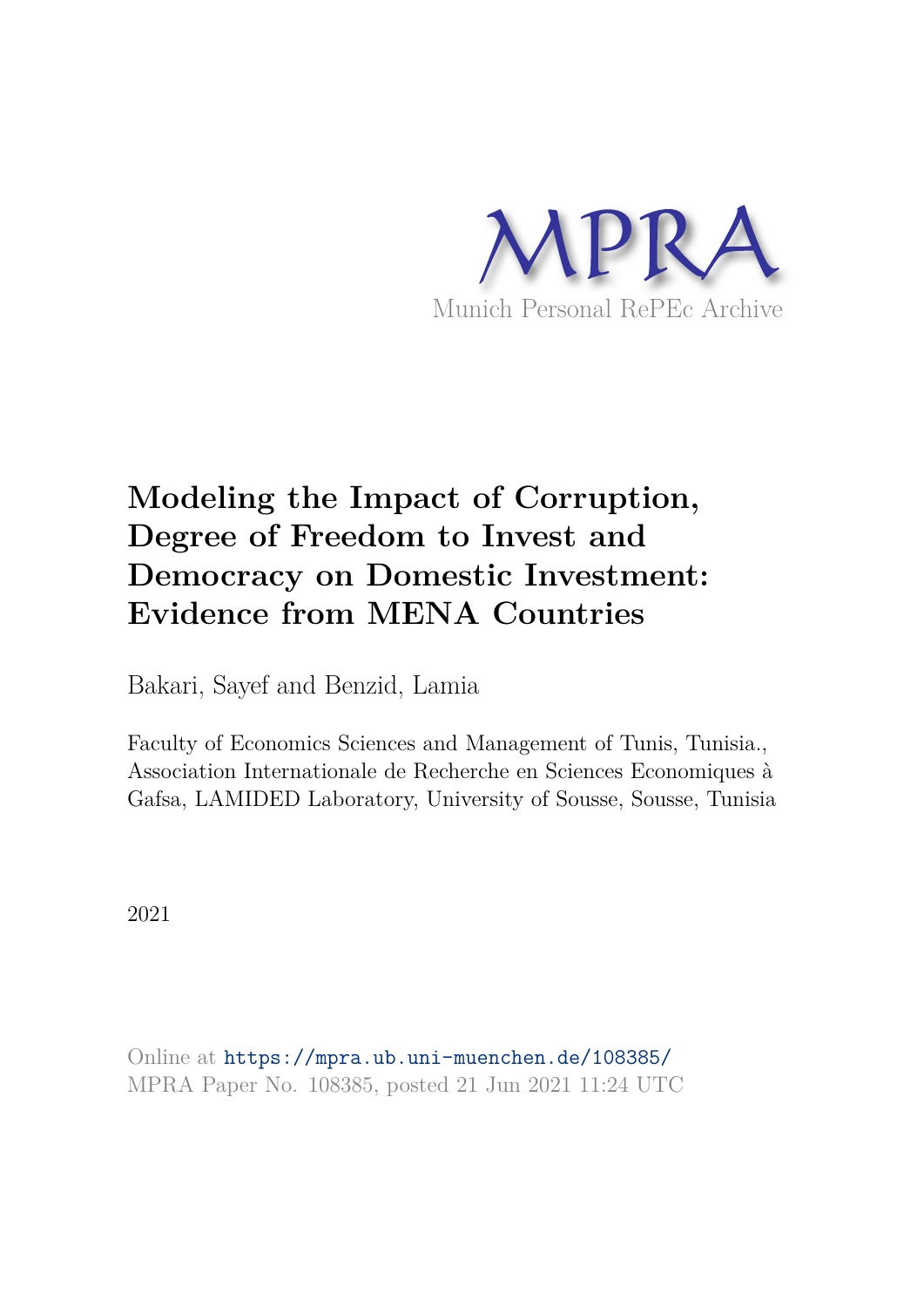# **Modeling the Impact of Corruption, Degree of Freedom to Invest and Democracy on Domestic Investment: Evidence from MENA Countries**

#### **Sayef Bakari**

Faculty of Economics Sciences and Management of Tunis, Tunisia. AIRSEG, Tunisia Email: [bakari.sayef@yahoo.fr](mailto:bakari.sayef@yahoo.fr)

#### **Lamia Benzid**

LAMIDED Laboratory, University of Sousse, Sousse, Tunisia E-mail: [lamia.bbenzid@gmail.com](mailto:lamia.bbenzid@gmail.com)

# **Abstract :**

This study examines the impact of corruption, investment freedom, and democracy on domestic investment in countries in the Middle East and North Africa. In order to achieve this, the GMM model was used to test the annual data from 2011 to 2017. The empirical results show that corruption has a negative impact on domestic investment, but the degree of investment freedom and democracy have a positive impact on domestic investment. One of the major contributions of this work is to assert the requirement to wheel more awareness to the direct link between corruption, governance, investment freedom, and domestic investment.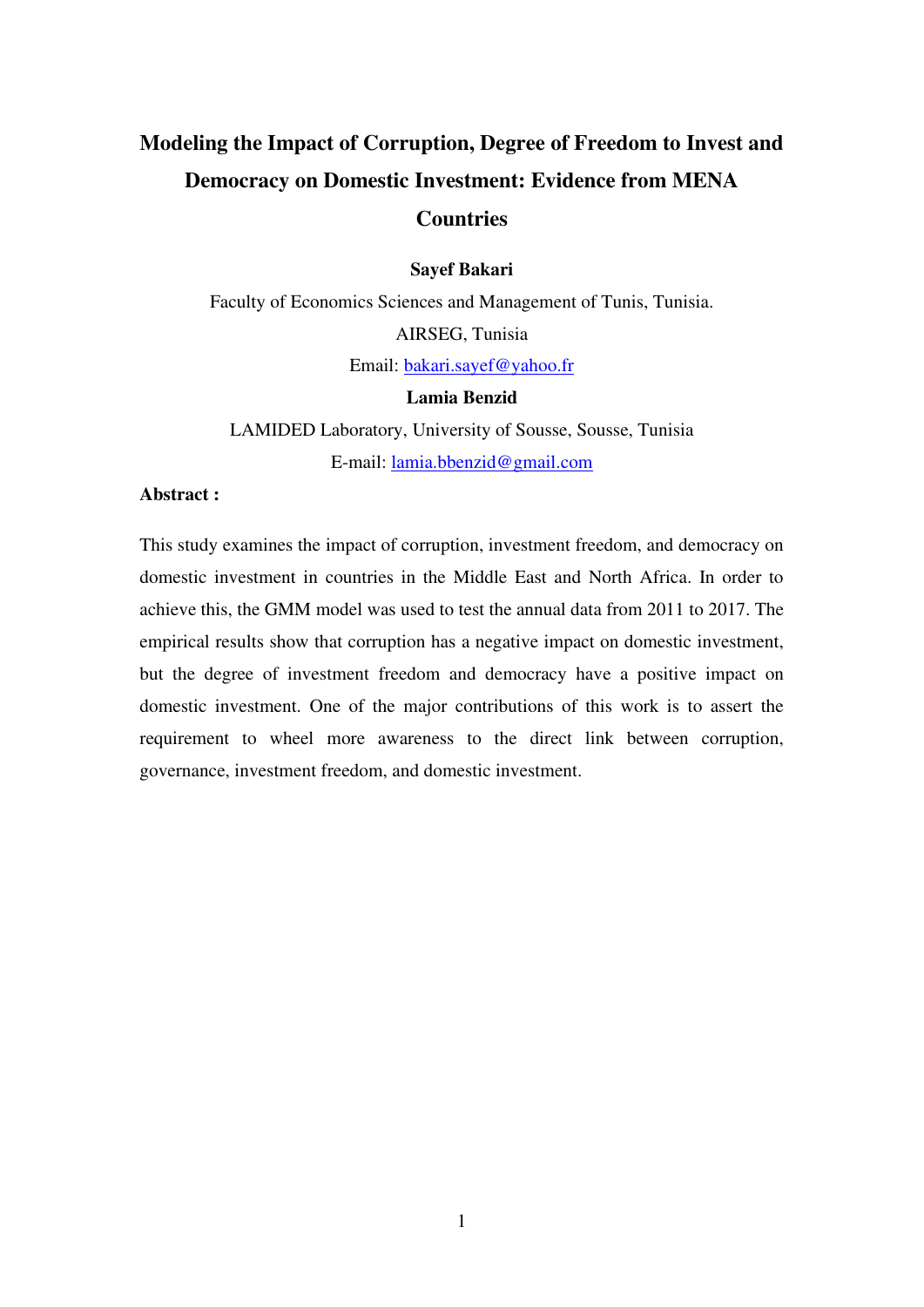#### **1. Introduction**

Today's investment is one of the most important financial resources on which the different countries of the developed and underdeveloped world rely, because the most attractive countries for investment are those that are most successful in their growth. Investment has become the economic phenomenon that characterizes the end of the  $20<sup>th</sup>$  century and the beginning of the  $21<sup>st</sup>$  century. It is one of the main pillars of economic development.

The success of investment law is also linked to its adequacy to international law and the caution of investment principles, i.e. granting investors the freedom to transfer their money, the inadmissibility of their nationalization and the recourse to international arbitration for the settlement of investment disputes. As a macroeconomic variable, it plays an important role in the economic system because it is directly related to other variables such as savings, income, employment, and growth rates.

This is the theoretical aspect of the issue that is of concern to all countries, as evidenced by the growing awareness of the need to strengthen their capacity to attract foreign direct investment through financial, technical, administrative and human resource development mechanisms. Thus, the increase in the volume of investments requires the creation of adequate economic conditions.

Domestic investment is defined as gross fixed capital formation in a country. It is therefore the sum of local investment and foreign investment. Domestic investment in MENA countries is divided mostly between the extractive and public sectors (services), followed by the agricultural and manufacturing sectors.

Studies on the effects of democracy, corruption and degree of freedom to invest on domestic investment in MENA countries are extremely rare. However, MENA countries have particular characteristics both in terms of their business climates (informal sector, institutional weaknesses, embryonic industry...) and in terms of political changes. These characteristics make the analysis of the relationship between the above-mentioned variables and domestic investment in this region a major theoretical and empirical challenge.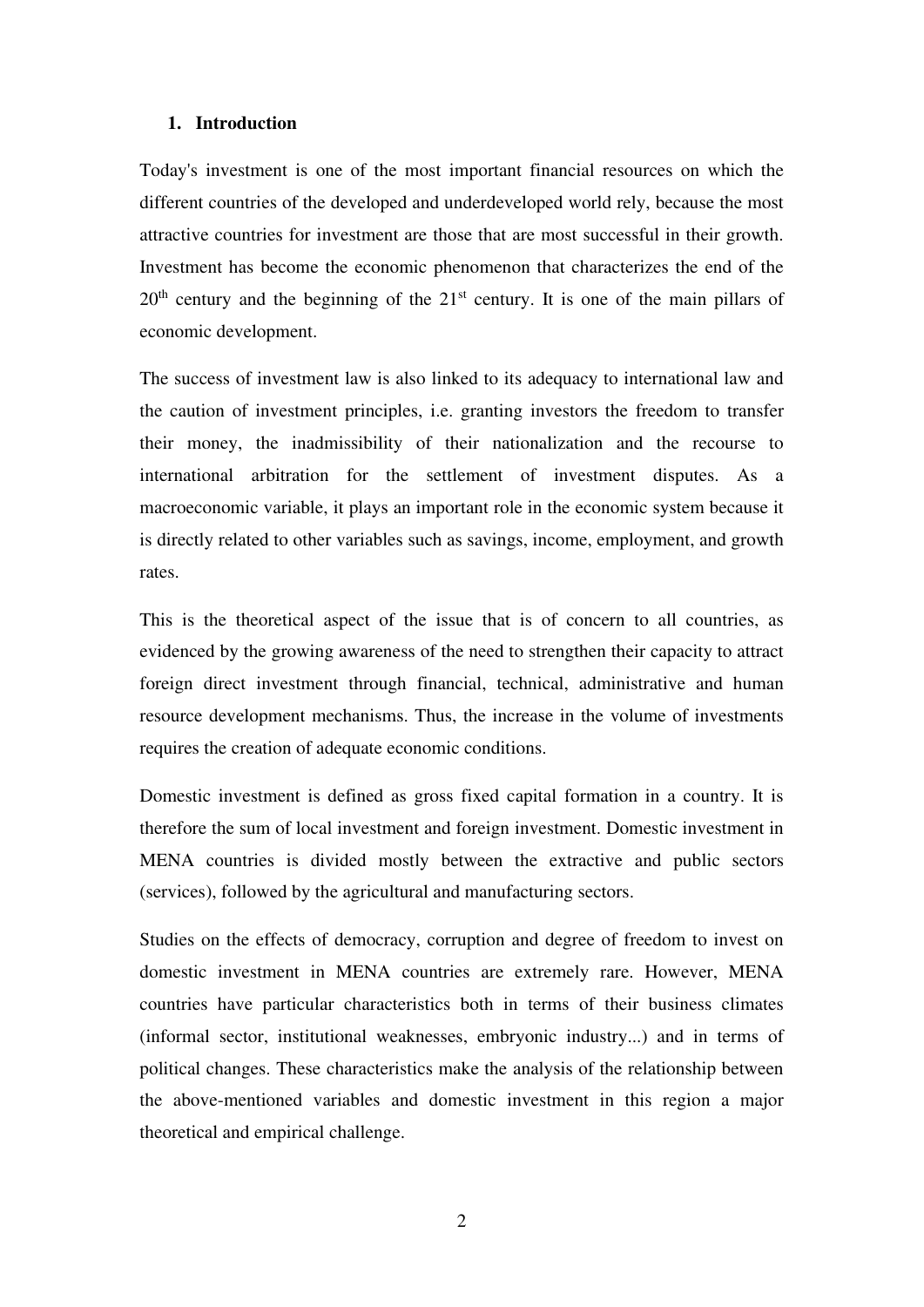This work differs from other studies in two respects: (i) its focus on MENA countries; (ii) the study of the role of democracy, corruption and the degree of freedom to invest in changing the sector distribution of domestic value added.

In order to respond to this double problematic, this work is composed of five sections. Section 2 develops a review of the literature. It is followed by the presentation of the data from our study and the empirical model in section 3. Section 4 is empirical. It consists of the interpretation of the estimation results of the econometric model in the context of a dynamic panel. Finally, the conclusion and the policy implications will be the subject of the fifth section.

# **2. Review of the literature**

In what follows, we cite some empirical works that have focused on studying the impact of political variables (democracy, corruption and economic freedom) on domestic investment.

#### **2.1.Democracy and domestic investment**

Democracy is a political system characterized by political and civil liberty (Gastil, 1989). According to proponents of democracy, citizens' incentives to work, invest and allocate resources efficiently can all be maintained in a climate characterized by political and economic freedom, free flow of information and protection of property (North, 1990).

Democracy can have negative effects on the economy if political and social demands turn into strikes and demonstrations that disrupt business activity and force entrepreneurs to stop their activities and leave the country. Continued protests and strikes can even discourage foreign direct investment inflows. Therefore, the impact of democracy on growth can only be negative or negligible. The type of the connection between political regime and growth can also be affected by political instability. The results of the theoretical work suggest that the link between democracy and growth can be influenced by political instability. Alesina and Tabellini (1989), Özler and Tabellini (1991), Cukierman et al. (1992) argue that political instability considerably reduces the time horizon, not only of the investor, but also of the political decision-maker. In a democratic regime, the latter is then satisfied with a wait-and-see management of power, particularly in the economic field. The big changes needed are then dodged. This type of effect is particularly noticeable in weak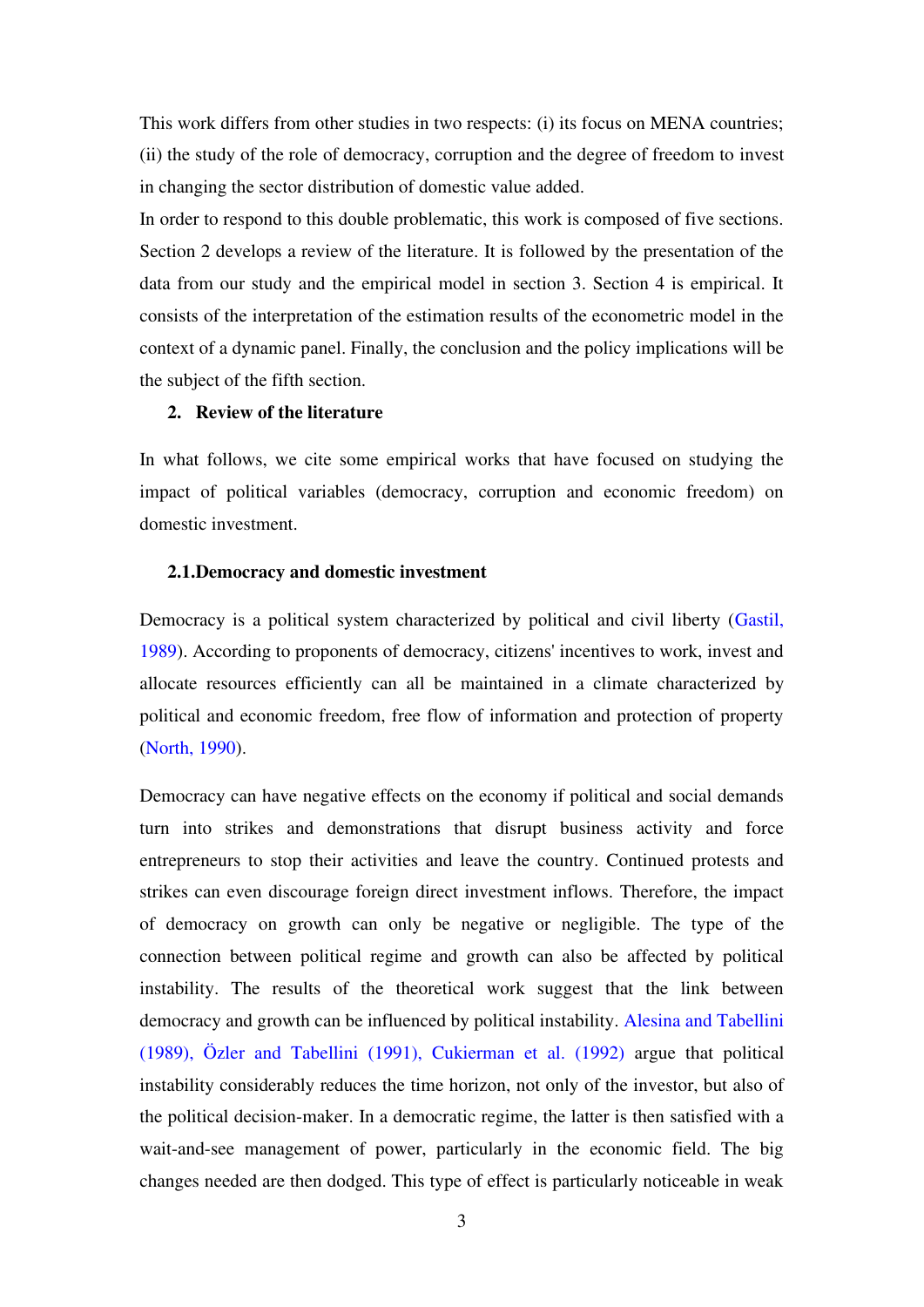democracies, where the partisan system is very fragmented. A government with a short time horizon may also choose to run away from power and pursue a worst-case economic policy that it hopes to reap the benefits in the medium term (failure of its successor). Similarly, a government with a short time horizon has no incentive to respect either its commitments or the rules and principles that should, in principle, regulate economic activity (property law, contract law, taxation, etc.), Clague et al. (1996).

Furthermore, Fosu (1992) points out that the probability of capital loss rises in the presence of political uncertainty, which decreases the amount of investment actually undertaken. The unstable country then sees national and foreign investors turning away from the opportunities offered by the national economy. The consequences for growth can be serious: a decline in investment, deterioration in export performance, and difficulties in financing private and public projects. Moreover, Alesina and Perotti (1996) found that the connection among political instability and economic growth tend to a rise at risk and a decline in investment due to the volatility of the political climate.

The experiences of several countries, especially the Arab Spring countries (Tunisia, Libya and Egypt), which have undergone a change of political regime reveal that the transition to a more democratic political regime can be followed by political instability affecting development. Evidence from these three countries indicates that a phase of transition to democracy can be accompanied by political instability that may adversely affect growth. This implies that the impact of democracy on investment depends on political stability.

For example Kurzman et al. (2002) argue that democracy reduces investment because the unpopular policies that allow investment are not enforced by democratic regimes. Acemoglu et al. (2008) claim that, due to their redistributive tendencies, political institutions generate distortions.

In the period 1960-2004, Aisen and Veiga (2013) studied a sample of 169 countries and found that authoritarian regimes limit development by reducing the accumulation of physical and human resources.

However, the empirical results of Zouheir and Karim (2012) analysis, using a dynamic panel data model, to define the connection between democracy, investment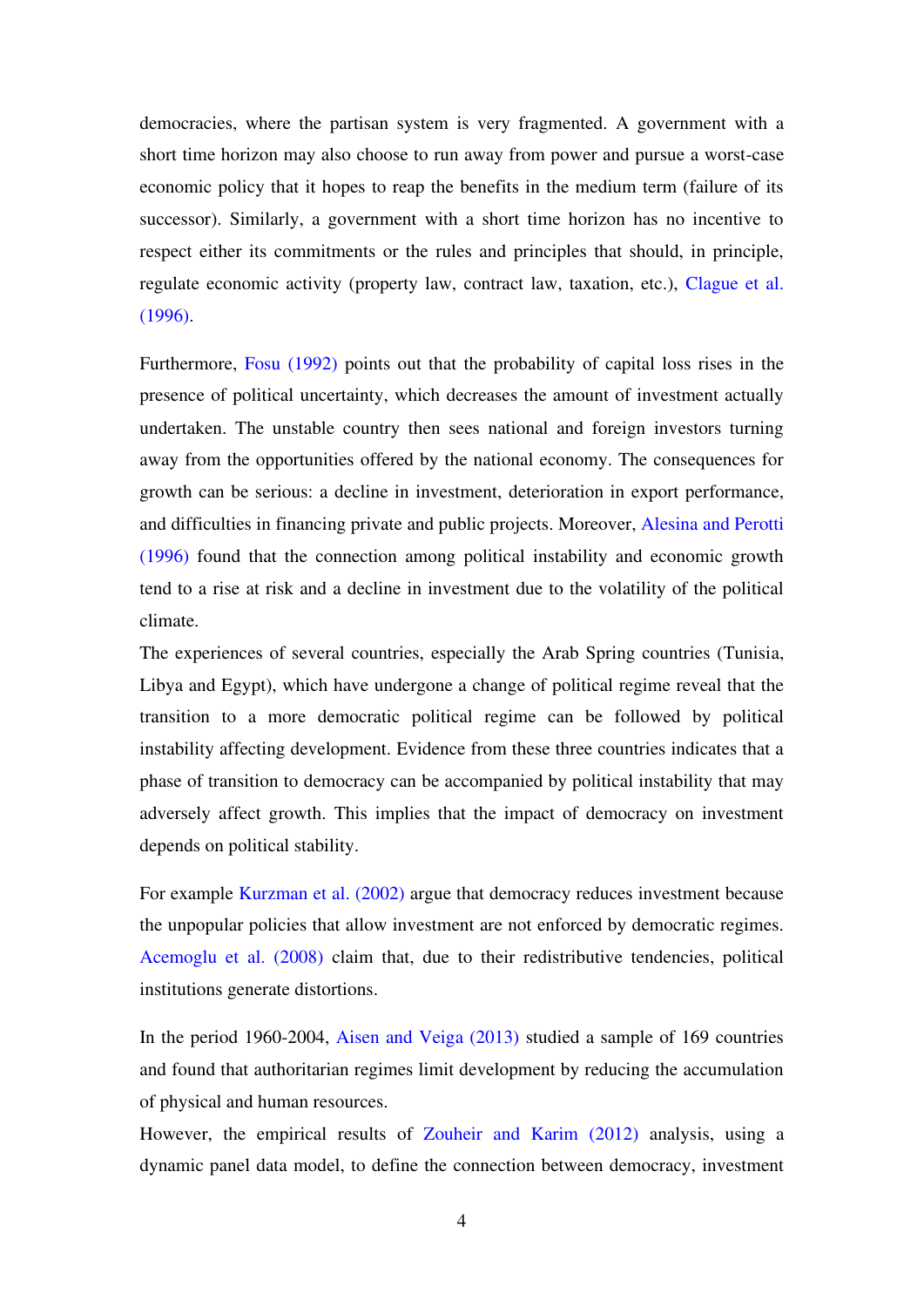and economic growth for a sample of 11 countries from the MENA region during the period 2000-2009, show that there is a significant correlation between democracy and investment on the one side and on the other side between civil liberties and economic growth. The findings also highlight a positive connection between investment and political rights.

Also, for a sample of 79 countries over the period 1984-2008, Makrem and Faycel (2018) tried to test this relationship and to incorporate the notion of political stability as a complementary variable for democracy. The key findings indicate that democracy impacted significantly growth in a politically stable climate. The findings of the work are heterogeneous, implying that the influence of democracy on domestic investment is far from obvious.

#### **2.2.Corruption and domestic investment**

Corruption is an international scourge. While its existence, degree and scale vary from a country to another, it is a phenomenon that affects all nations: it affects the most advanced, the least developed, the wealthiest and the poorest nations.

 Corruption has several forms, such as bribery, embezzlement, influence peddling, abuse of office, illicit enrichment, fencing, money laundering, tax evasion, nepotism, revolving doors between the government and the private sector, conflict of interest, and so on.

Numerous studies have established that corruption disheartens investment and is an additional cost to businesses, reducing the profitability of investment projects.

First, empirical evidence proposes that corruption reduces the investment/GDP ratio, lowers the level of investment and significantly retards economic growth (Mauro, 1995).

Corruption also distorts the dynamic cycle related with public investment and influences the distribution of public spending. Corruption can induce public officials to distribute public funds, but in compliance with the corrupt opportunities they provide, such as major infrastructure or defense projects.

Mauro (1998) argues that public spending on education as a proportion of GDP is negatively correlated with the level of corruption in most countries. Same, four mechanisms by which corruption impacts economic development have been established by Tanzi and Davoodi (1997): 1. higher public expenses; 2. lower public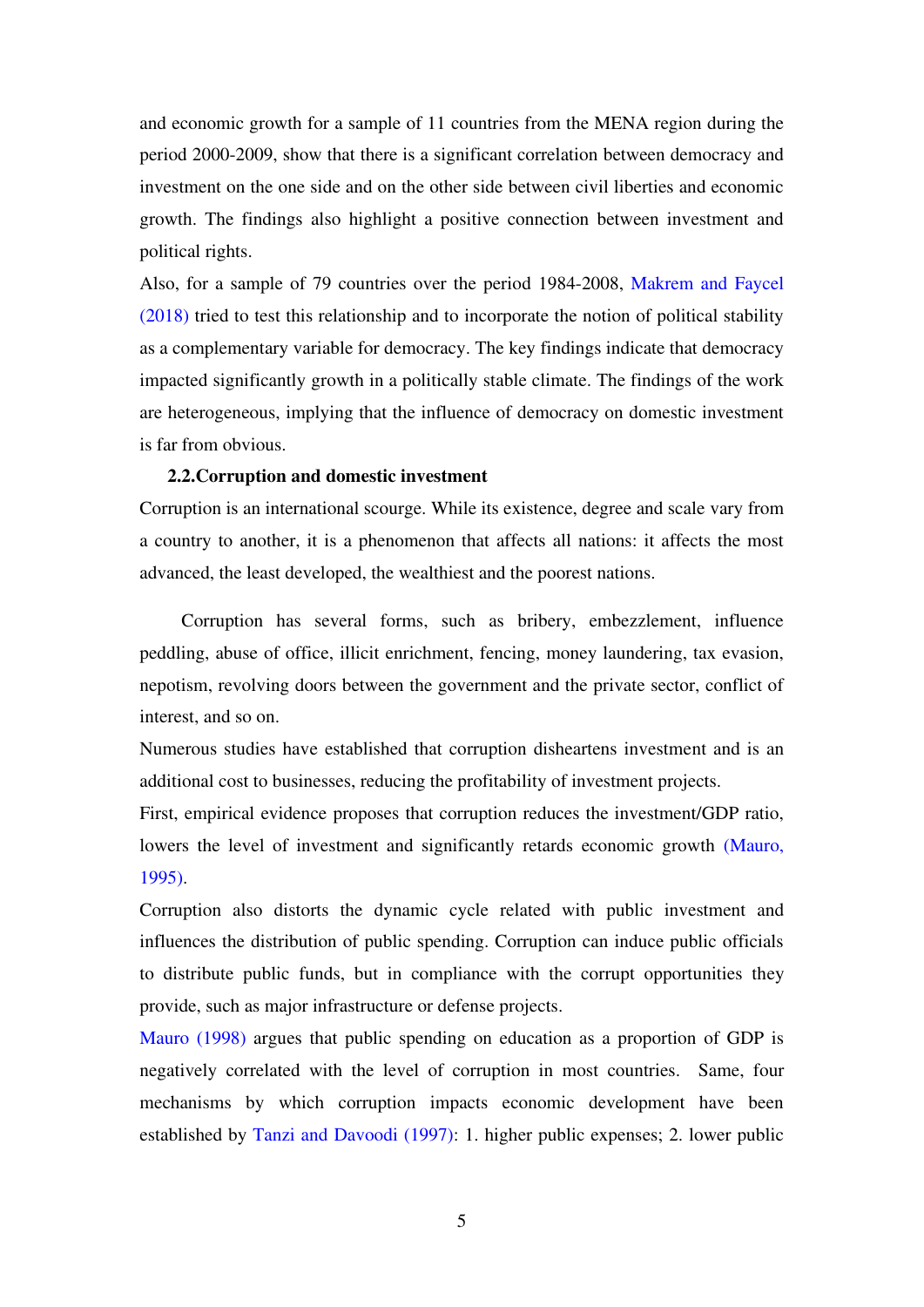funds; 3. decreased public spending on some turfs, such as health or education; and 4. poorer quality public infrastructures.

In addition, some researchers have empirically shown that corruption decreases the output of capital and constitutes an important factor in the decision-making of investors. According to the findings of Lambsdorff (2003), an increase in corruption by one point on a scale of 0 (highly corrupt) to 10 (highly clean) decreases an output by 4 percent of GDP and 0.5 percent of GDP by net capital inflows.

Campos et al. (1999) suggest that investment is not only influenced by the degree of corruption, but also by the essence of corruption. Corruption systems that are more stable than those that demand government favors have less harmful investment consequences than those that are less predictable.

Asiedu and Freeman (2009) examine the effect of corruption on investment by using aggregate (country-level) investment data, country-level measurement of corruption, and pooling data for countries from multiple regions. They employ firm-level investment data and corporate and country-level corruption measures, and permit the impact of corruption to vary by region. Their endogen variable is the growth of investment by firms and they use six corruption measures from four different sources: two corporate and four country-level measures. They notice that the corruption impacts investment differently across regions.

Everhat et al. (2009) employ an International Finance Corporation data set of 50 developing and transitional countries covering the period 1984-1999 that bypasses these issues. They notice that the effect of corruption appears to be more ambiguous on the level of public investment than has been found in previous literature. They do, nevertheless, notice that the impact of corruption on private capital accumulation is significantly more detrimental than what was previously discovered. They also notice that corruption's impact on governance is unambiguously negative, further deterring economic growth.

For the period 2004 to 2013, Zakharov (2019) studied the causal correlation between corruption and fixed capital investments in the Russian regions. By adding novel instrumental variables for corruption, they fix the issue of endogeneity: the existence of the free press and abuses of the freedom of journalists. The key finding is that corruption affects significantly and negatively aggregate investment in fixed capital. He found that, by disaggregating investment by ownership, corruption reduces private investment, and not the investment that is made by state-owned firms. For businesses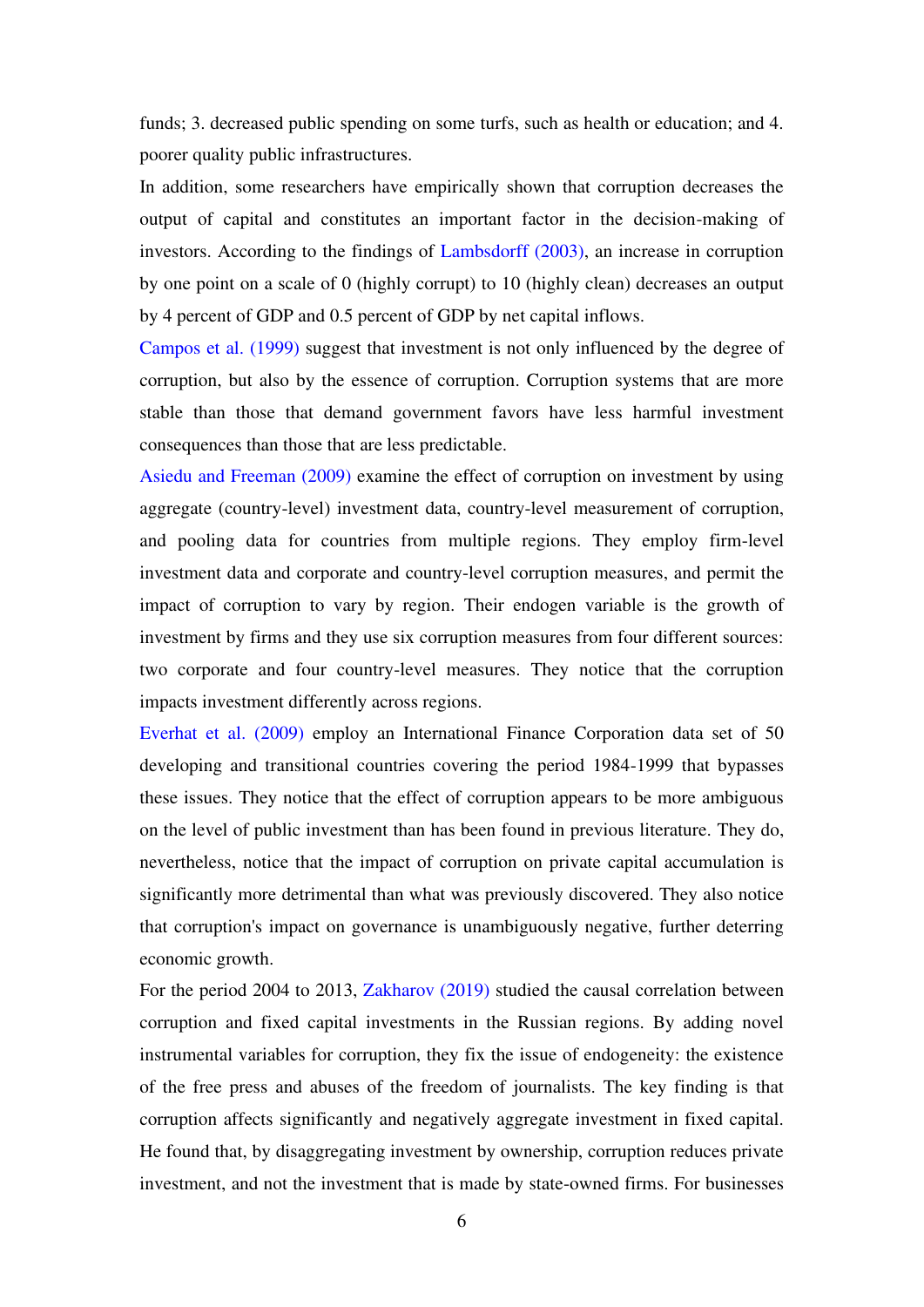with international investment, the influence is greater. A strong negative association between regional imports of capital goods and corruption has also been observed. To conclude, the domestic investment effect of corruption is negative.

#### **2.3.Degree of freedom to invest and domestic investment**

 The principle of the freedom to invest, seen from the point of view of the right of establishment, is recognized in post- $1945<sup>1</sup>$  commercial treaties, but is not nowadays the subject of a precise definition. This seems normal so far as the notion of investment itself is not defined. Several projects have been launched on the subject of freedom of investment<sup>2</sup>. These projects have opened a debate on the subject. They have confirmed the need to recognize certain fundamental principles in favor of foreign investors, namely transparency, liberalization and non-discrimination. Nevertheless, they did not succeed in finding a common definition of the term. Consequently, it is up to each state to set its own conditions governing the admission and treatment of investment on its territory.

Despite the scarcity of a dense literature on studies of the effect of economic freedom on domestic investment, studies on the effect of economic freedom on FDI are extremely frequent.

In a sample that includes 18 Latin American countries, Bengoa and Sanchez-Robles (2003) analyzed the link between economic freedom, FDI and economic growth using panel data. Their findings suggest that economic freedom leads to FDI inflows in a favorable way.

In his research, Quazi (2007) explored the correlation between economic freedom and FDI in seven countries in East Asia (China, Indonesia, Korea, Malaysia, Philippines, Singapore and Thailand). The results showed that a significant determinant of FDI investments is economic freedom.

The link between economic freedom and FDI has been explored by Heriot and Theis (2008). The outcome found that in drawing FDI, nations with more economic independence were more competitive.

<sup>&</sup>lt;sup>1</sup> Jean-Pierre Laviec, Protection et promotion des investissements, Paris, Presses universitaires de France, 1985 aux pp 53-77 [Laviec].

<sup>2</sup>See in particular OECD, Investment Committee, « La liberté d'investissement, la sécurité nationale et les secteurs stratégiques », on line : OCDE

<sup>&</sup>lt;www.oecd.org/fr/investissement/politiques-investissement/40473834.pdf>.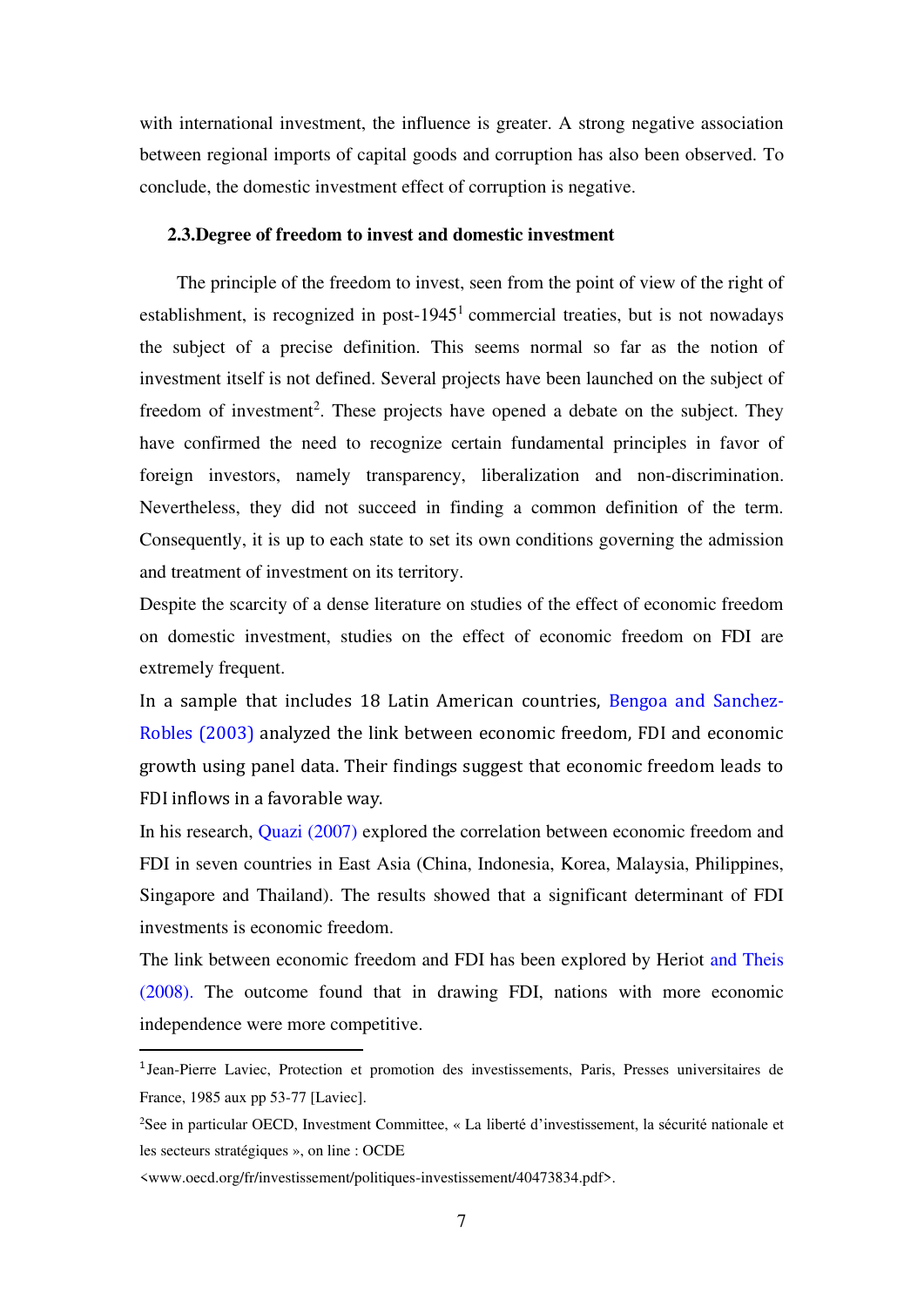In a report for Middle East countries and European countries in Africa, Caetano and Calerio (2009) studied the association between economic freedom and FDI. As a result of the research, it was determined that the association between economic freedom and FDI was favorable.

In a panel of 85 countries, Azman-Saini et al. (2010) explored the relation between economic freedom, foreign direct investment and economic growth. The outcomes reveal that the influence of FDI in the host country is contingent on the degree of economic freedom.

Pourshahabi et al. (2011) analyzed the OECD countries' relationship between FDI, economic freedom and growth. The first model indicated that FDI was positively influenced by human resources, business size, political stability and inflation and had an important influence on FDI in countries. It was inferred, however, that while the association between economic freedom and FDI in OECD countries was favorable, it was of no major significance. The second model indicated that growth was driven by FDI, economic freedom, spending on public consumption, public investment and human resources.

In a US report, Pearson et al. (2012) explored the relation between economic freedom, economic growth and FDI. The research covering the time between 1984 and 2007 indicated that both economic freedom and the rate of growth in each state were major variables that had a positive effect on FDI flows.

Using panel data analysis for a survey of 79 developed countries from 1998 to 2014, Hossain (2016) examined the interplay between economic freedom, foreign direct investment and economic development by considering the degree of economic freedom as given by the "Heritage Foundation". The outcome reveals that economic freedom in the developed country is a strong determinant of FDI inflows.

In a panel of four North African countries (Tunisia, Morocco, Algeria and Egypt), Zghidi et al. (2016) explored the causal interactions between foreign direct investment (FDI), economic freedom and economic growth over a five-year period from 1980 to 2013.They discovered clear evidence of a positive correlation between FDI and economic growth using the Framework Generalized Process of Moments (GMM) in a panel data study. They also observed that economic freedom tends to act as a supplement to FDI and that in the presence of the economic freedom component, the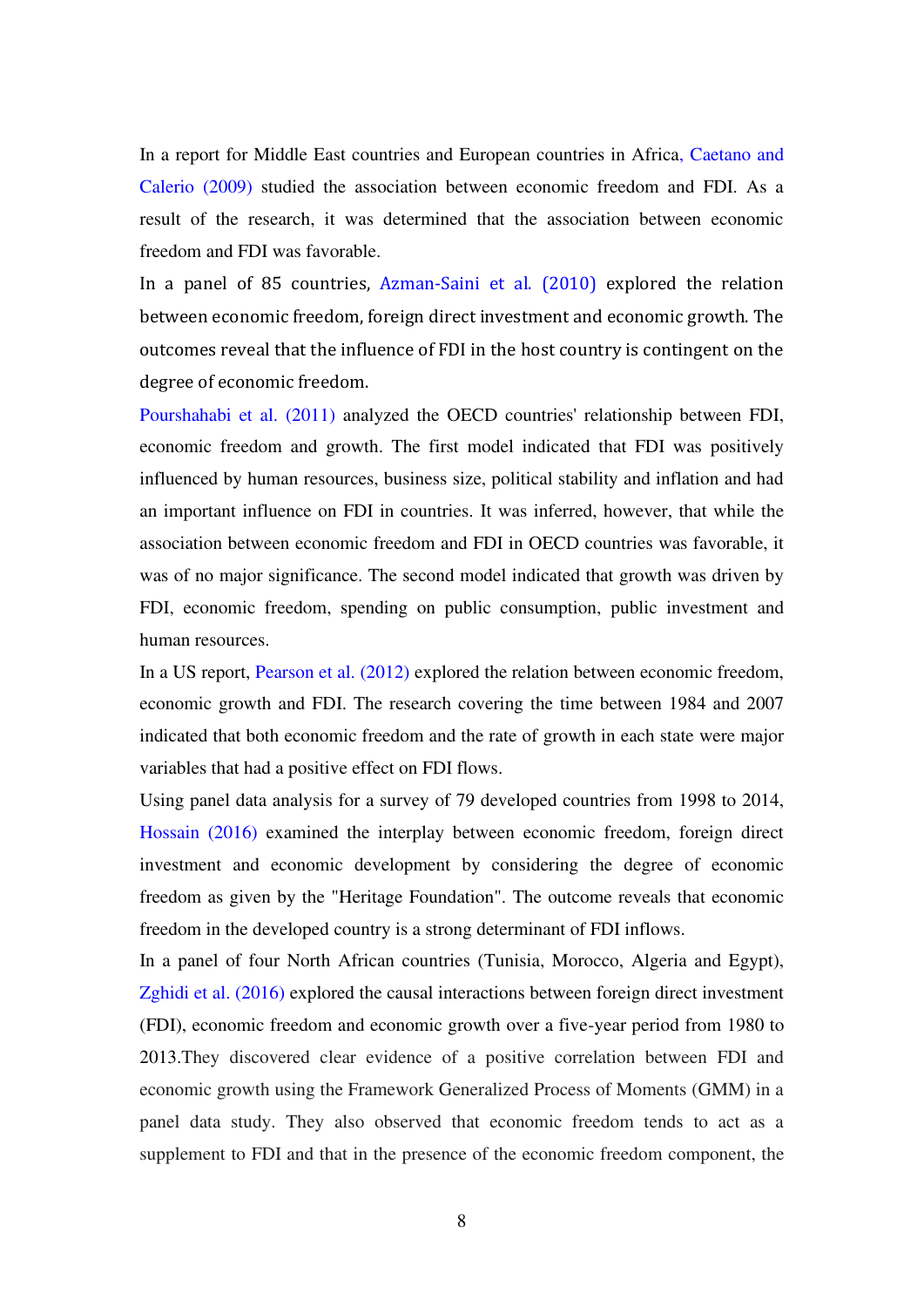influence of FDI is more pronounced. This suggests that multinational corporations (MNCs) benefit most from the involvement of countries that encourage greater freedom of commercial activity.

Imtiaz and Bashir (2017) examined, by employing panel data approach, the role of the domestic investment environment (measured by the Heritage Foundation economic freedom index) along with other macroeconomic variables in attracting FDI in South Asia for 20 years from 1995 to 2014. Results have shown that economic freedom as a whole is a significant determinant of FDI. Disaggregated economic freedom research shows that FDI is statistically strongly affected only by fiscal and trade freedom. As a result, the report urges south Asian countries to boost their domestic investment climate in order to draw more foreign capital.

The role of economic freedom of the host country in bilateral direct investment was examined by Xu (2019). With a selection of 155 countries, he has researched this topic in a gravity model. He has also used some efficient gravity model estimation techniques to combine the zero observations and the quantile regression approach adopted. The results show that both home-country and host-country economic freedom are positively associated with bilateral direct investment and that homecountry economic freedom has much greater explanatory capacity for foreign direct investment. Therefore, the promotion of economic freedom could attract more foreign direct investment from outside than direct investment from within.

Motivated by this background, we note that FDI is positively affected by the degree of freedom to invest. In our study, we try to understand the nature of the relationship between the degree of freedom to invest and domestic investment in a better way.

#### **3. Data, methodology and model specification**

#### **3.1.Data description**

The selected countries respect the ranking and analysis of the World Bank. The sample includes the MENA Countries depending on the availability of data. In total, our sample comprises 9 countries (Algeria, Egypt, Iran, Lebanon, Morocco, Oman, Saudi Arab, Tunisia and Yemen), and the estimation period is from 2011 to 2017.

# **3.2.Variables and sources of data**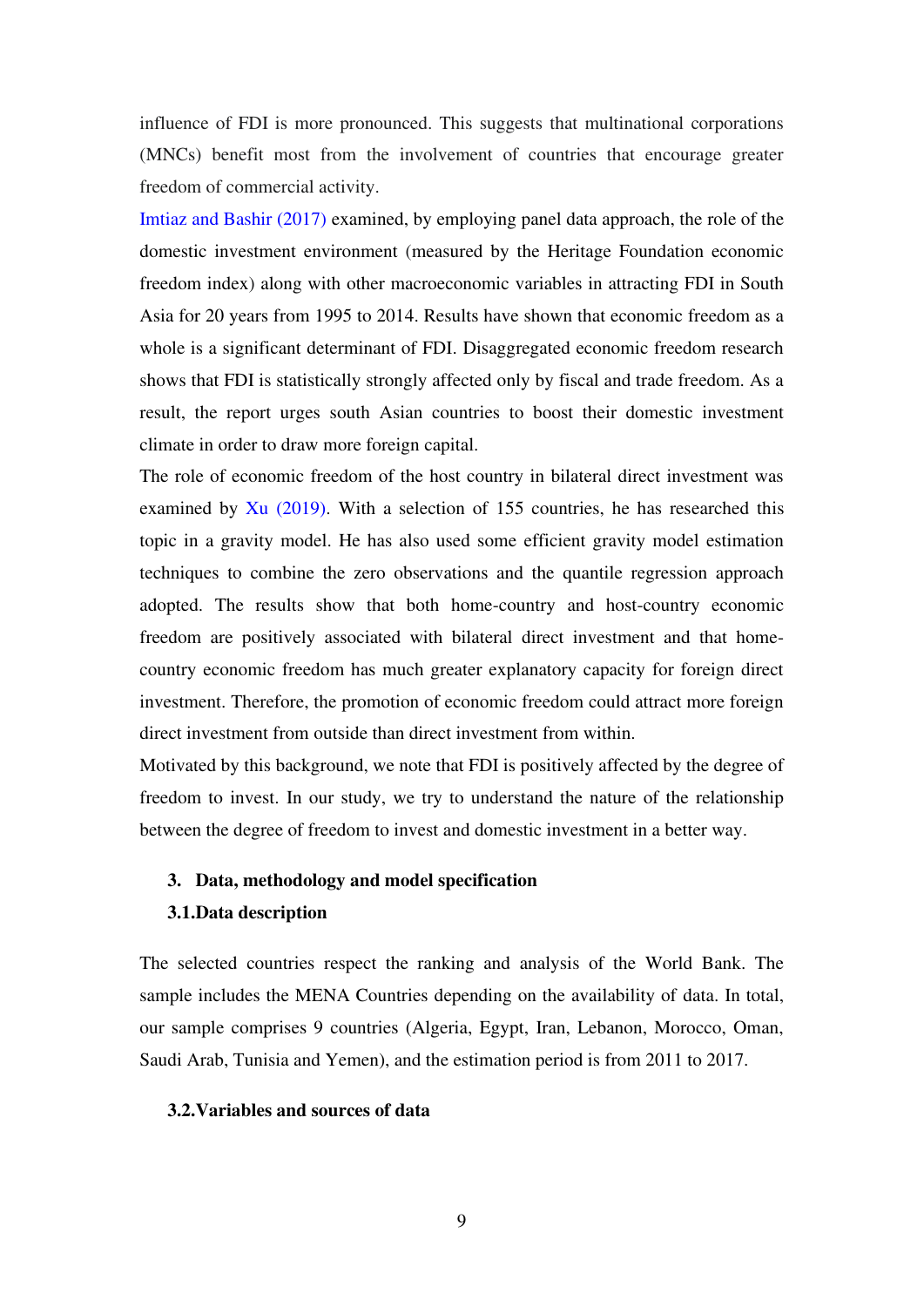To study the impact of Democracy, Degree of freedom to invest and corruption on domestic investment, we will apply a linear estimation of panel data that has 8 variables whose reason to clarify this effect. The following table defines the variables and the data source of each variable.

| N <sub>0</sub> | Variable    | <b>Description</b>                                   | <b>Source</b>                |
|----------------|-------------|------------------------------------------------------|------------------------------|
| 1              | DI          | Gross fixed capital formation ( $%$ of GDP)          | Perspective Monde/World Bank |
| $\overline{2}$ | <b>CORR</b> | <b>Corruption Perceptions Index</b>                  | Transparency International   |
| 3              | <b>DEMO</b> | Democracy Index                                      | Economist Intelligence       |
| 4              | <b>DFI</b>  | Degree of freedom to invest                          | Perspective Monde            |
| 5              | <b>IDH</b>  | Human Development Index                              | Perspective Monde            |
| 6              | <b>FDI</b>  | Foreign direct investment, net inflows $(\%$ of GDP) | Perspective Monde/World Bank |
| 7              | FC          | Final consumption expenditure ( $%$ of GDP)          | Perspective Monde/World Bank |
| 8              | Y           | GDP growth (annual $\%$ )                            | Perspective Monde/World Bank |

#### **Table 1. Descriptions of Variables**

*Source: Collected and calculated by authors from Perspective Monde and World Bank* 

# **3.4.Definitions of variables**

Our empirical methodology is based around the estimation of 8 variables. In this paragraph, we will present the definitions and tools for the use of its variables.

- $\checkmark$  *Gross fixed capital formation (% of GDP):* Gross fixed capital formation (formerly gross domestic fixed investment) includes land improvements (fences, ditches, drains, and so on); plant, machinery, and equipment purchases; and the construction of roads, railways, and the like, including schools, offices, hospitals, private residential dwellings, and commercial and industrial buildings. According to the 1993 SNA, net acquisitions of valuables are also considered capital formation.
- ✓ *Corruption Perceptions Index:* The Corruption Perceptions Index (CPI) scores countries on how corrupt their governments are believed to be. It is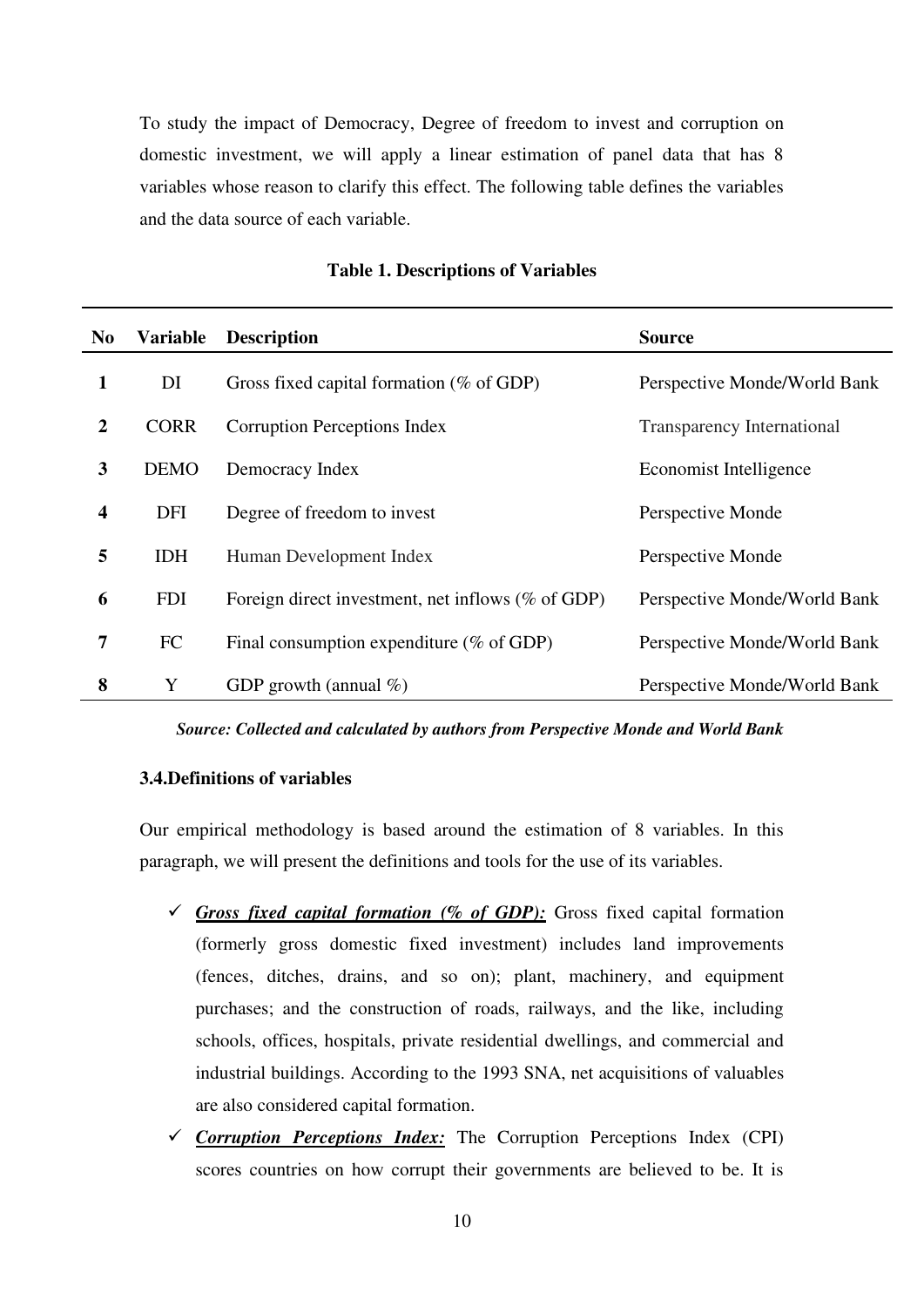published by Transparency International, an organization that seeks to stop bribery and other forms of public corruption. A country's score can range from zero to 100, with zero indicating high levels of corruption and 100 indicating low levels. Transparency International launched the index in 1995, and today it scores 180 countries and territories.

- $\checkmark$  *Democracy Index:* Synthetic index of democracy, according to the analyses made by The Economist. This measure takes into account the democratic culture, the government's ability to implement its program, respect for civil liberties, citizen participation and the quality of the electoral process.
- ✓ *Degree of freedom to invest:* Degree of freedom to invest. A degree close to 100 means that investments can be made with few limits. Some countries have great freedom in this respect: Luxembourg, Denmark and the United Kingdom. Conversely, North Korea, but also Zimbabwe, Iran, and Cuba have virtually nonexistent freedom. The constraints are then multiple: they can hit the foreign or domestic investments. Limitations can be financial, bureaucratic or property-related. To determine this degree, several sources are used, including Economist Intelligence Unit. This indicator was developed by the Heritage Foundation, in partnership with the Wall Street Journal. The Heritage Foundation is a research and educational institute founded in 1973 whose mission is to formulate and promote conservative policies based on the principles of free enterprise.
- ✓ *Human Development Index:* Human Development Index (HDI). It is a composite index that measures the average quality of life of a country's population. Theoretically, the index ranges from 0 to 1. It takes into account three dimensions of human development. First, the possibility of having a long and healthy life based on life expectancy at birth. Then, the level of schooling, estimated from the rate of illiteracy and attendance at different levels of the school system. Finally, the standard of living, calculated from gross domestic product (GDP) per capita, taking into account purchasing power parity (PPP).
- ✓ *Foreign direct investment, net inflows (% of GDP):* Foreign direct investment are the net inflows of investment to acquire a lasting management interest (10 percent or more of voting stock) in an enterprise operating in an economy other than that of the investor. It is the sum of equity capital, reinvestment of earnings, other long-term capital, and short-term capital as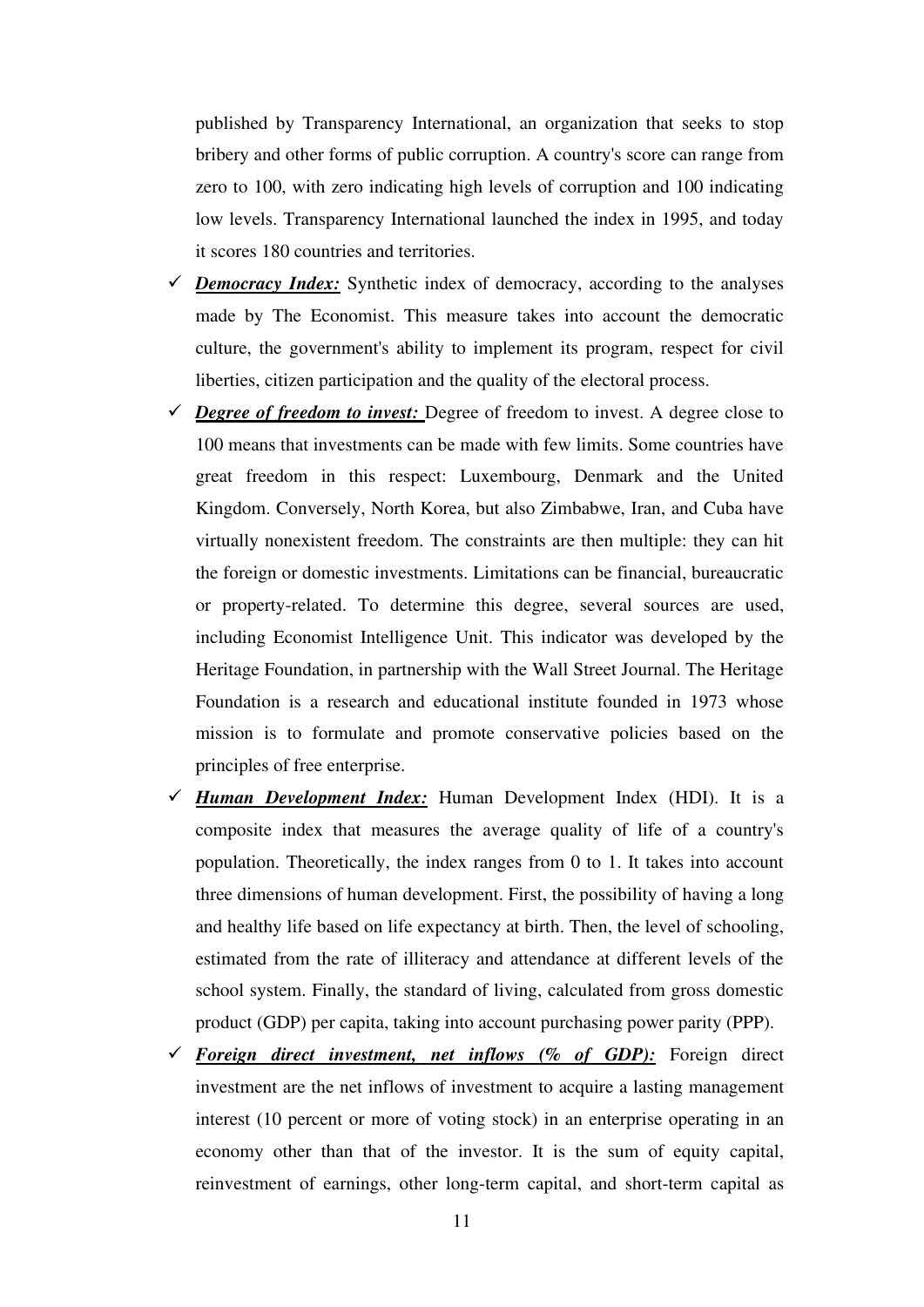shown in the balance of payments. This series shows net inflows (new investment inflows less disinvestment) in the reporting economy from foreign investors, and is divided by GDP.

- $\checkmark$  *Final consumption expenditure (% of GDP)*: Final consumption expenditure (formerly total consumption) is the sum of household final consumption expenditure (private consumption) and general government final consumption expenditure (general government consumption). This estimate includes any statistical discrepancy in the use of resources relative to the supply of resources.
- $\checkmark$  *GDP growth (annual %)*: Annual percentage growth rate of GDP at market prices based on constant local currency. Aggregates are based on constant 2010 U.S. dollars. GDP is the sum of gross value added by all resident producers in the economy plus any product taxes and minus any subsidies not included in the value of the products. It is calculated without making deductions for depreciation of fabricated assets or for depletion and degradation of natural resources.

# **4.4.Model specification and empirical methodology**

In this paper, we create a model dealing with domestic investment as a dependent variable. In this model we apply as independent variables: Corruption Perceptions Index, Democracy Index, Degree of freedom to invest, Human Development Index, Foreign direct investment net inflows (% of GDP), Final consumption expenditure (% of GDP) and GDP growth (annual  $\%$ ).

The basic model is written as follows:

#### $DI = F (CORR, DEMO, DFI, IDH, FDI, FC, Y)$  (1)

The empirical format of this model is written as follows:

$$
DI = C(1) + C(2) * CORRit + C(3) * DEMOit + C(4) * LIBit + C(5) * IDHit+ C(6) * CFit + C(7) * FDIit + C(8) * Yit + \varepsilonit
$$
 (2)

To determinate the direct effect of Democracy, Degree of freedom to invest and corruption on domestic investment, we will apply an empirical analysis based on estimation of Panel Generalized Method of Moments (GMM).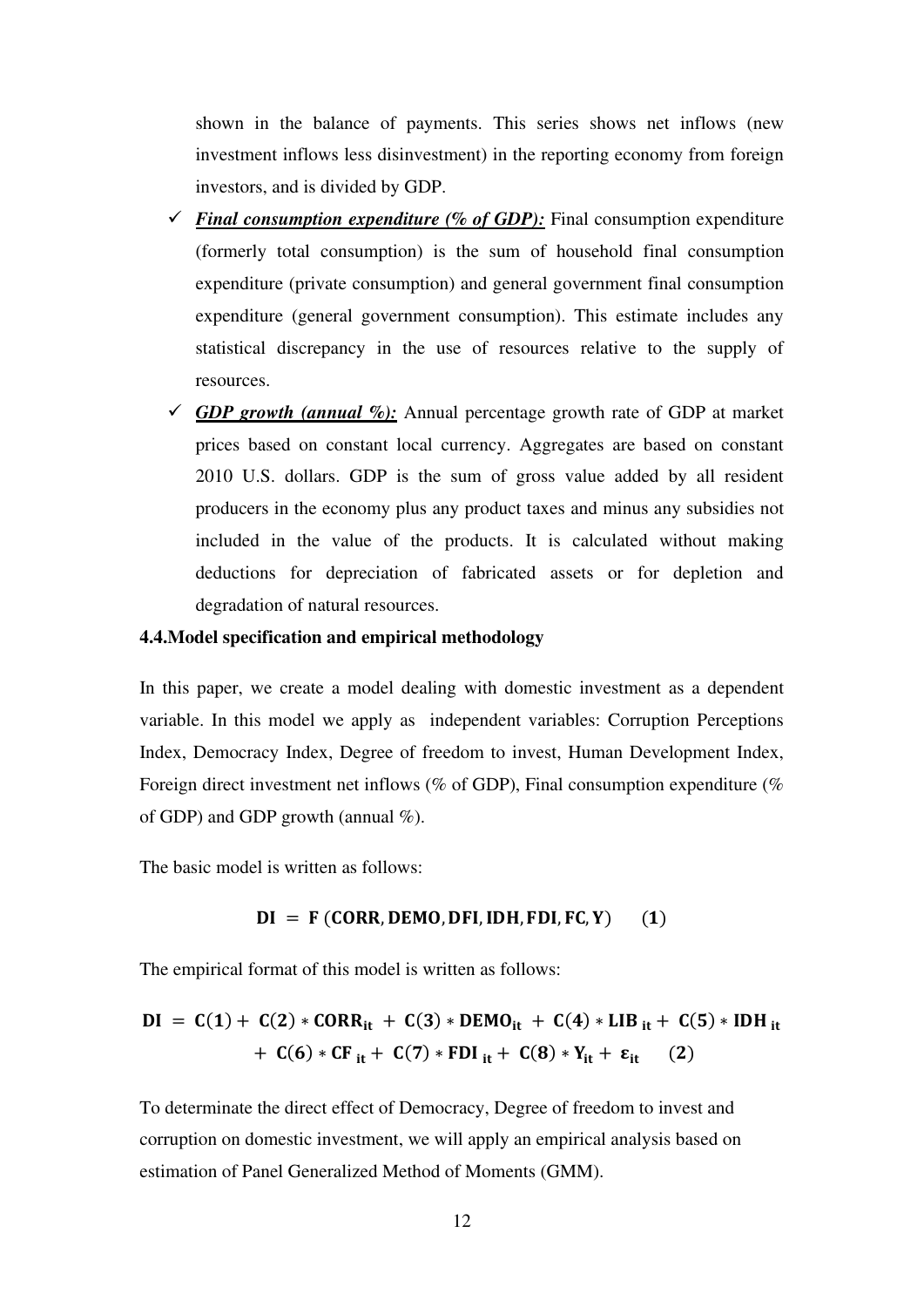# **5. Empirical Analysis**

The estimation of the equation (2) gives the substituted coefficients which are written as follow in the equation (3):

$$
DI = 14.1875002171 - 0.175426593265 * CORR + 1.95562727381 * DEMO
$$
  
+ 0.0972111079188 \* LIB + 27.8249459548 \* IDH  
- 0.289140869408 \* CF + 0.562416798505 \* FDI  
+ 0.0816927210284 \* Y (3)

According to the equation (3), we can note that Corruption Perceptions Index and Final consumption expenditure have negative effect on domestic investment. However, Democracy Index, Degree of freedom to invest, Human Development Index, Foreign direct investment (net inflows) and GDP growth have a positive effect on domestic investment.

The objective of the following table is to specify the significance of each variable to determine the robustness of the impact of the independent variables on the domestic investment.

| <b>Dependent Variable: DI</b>                      |             |            |             |        |  |  |  |
|----------------------------------------------------|-------------|------------|-------------|--------|--|--|--|
| <b>Method: Panel Generalized Method of Moments</b> |             |            |             |        |  |  |  |
| <b>Variable</b>                                    | Coefficient | Std. Error | t-Statistic | Prob.  |  |  |  |
| C                                                  | 14.18750    | 12.51381   | 1.133747    | 0.2618 |  |  |  |
| <b>CORR</b>                                        | $-0.175427$ | 0.095520   | $-1.836540$ | 0.0717 |  |  |  |
| <b>DEMO</b>                                        | 1.955627    | 0.789288   | 2.477711    | 0.0163 |  |  |  |
| <b>LIB</b>                                         | 0.097211    | 0.042691   | 2.277079    | 0.0267 |  |  |  |
| <b>IDH</b>                                         | 27.82495    | 12.48273   | 2.229075    | 0.0299 |  |  |  |
| <b>CF</b>                                          | $-0.289141$ | 0.078928   | $-3.663341$ | 0.0006 |  |  |  |
| <b>FDI</b>                                         | 0.562417    | 0.555862   | 1.011793    | 0.3161 |  |  |  |
| Y                                                  | 0.081693    | 0.125800   | 0.649387    | 0.5188 |  |  |  |

**Table 2: Estimation of Panel Generalized Method of Moments (GMM)** 

*Source: Calculations done by the authors based on the EViews 10 software.*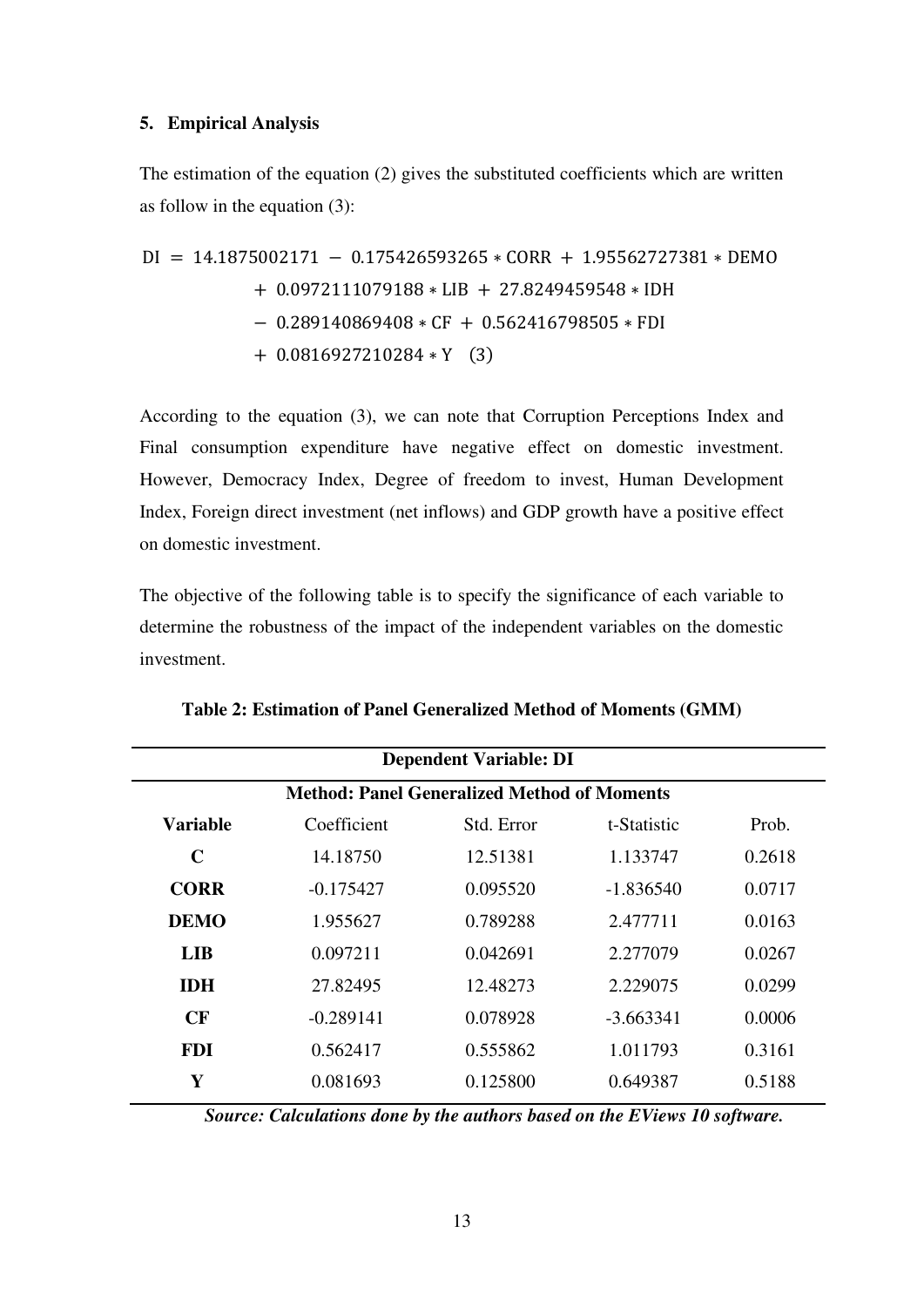The econometric rule states that the relationship between the X and Y variables in a regression model is statistically significant when the probability of the coefficient (Prob) is less than 10%.

With:

- $\checkmark$  Prob  $\checkmark$  1% means a strong significance.
- $\checkmark$  Prob  $\checkmark$  5% means a normal significance.
- $\checkmark$  Prob  $\checkmark$  10% means a low significance.

According to the estimation of Panel GMM, that Corruption Perceptions Index, Final consumption expenditure, Democracy Index, Degree of freedom to invest and Human Development Index are significances. These mean that Corruption Perceptions Index and Final consumption expenditure have negative effect on domestic investment. However, only Democracy Index, Degree of freedom to invest and Human Development Index have a positive effect on domestic investment. Table 3 includes a set of diagnostic tests to verify the quality of our model and the robustness of our estimate.

**Table 3: Diagnostic Tests** 

|                                  | <b>Diagnostic Tests</b> |
|----------------------------------|-------------------------|
| $\mathbf{R}^2$                   | 0.663558                |
| Adjusted $\mathbb{R}^2$          | 0.620738                |
| Jarque-Bera                      | 4,370767                |
| <b>Probablity of Jarque-Bera</b> | 0,112435                |

*Source: Calculations done by the authors based on the EViews 10 software.* 

All residual diagnostic tests are satisfactory and assert that our model is acceptable and well treated (R² is greater than 60% and the probability of Jarque-Bera is greater than  $5\%$ ).

# **6. Conclusion**

This research examines the impact of corruption, degree of freedom to invest and democracy on domestic investment in MENA Countries. In order to achieve this purpose, annual data for the periods between 2011 and 2017 were tested using GMM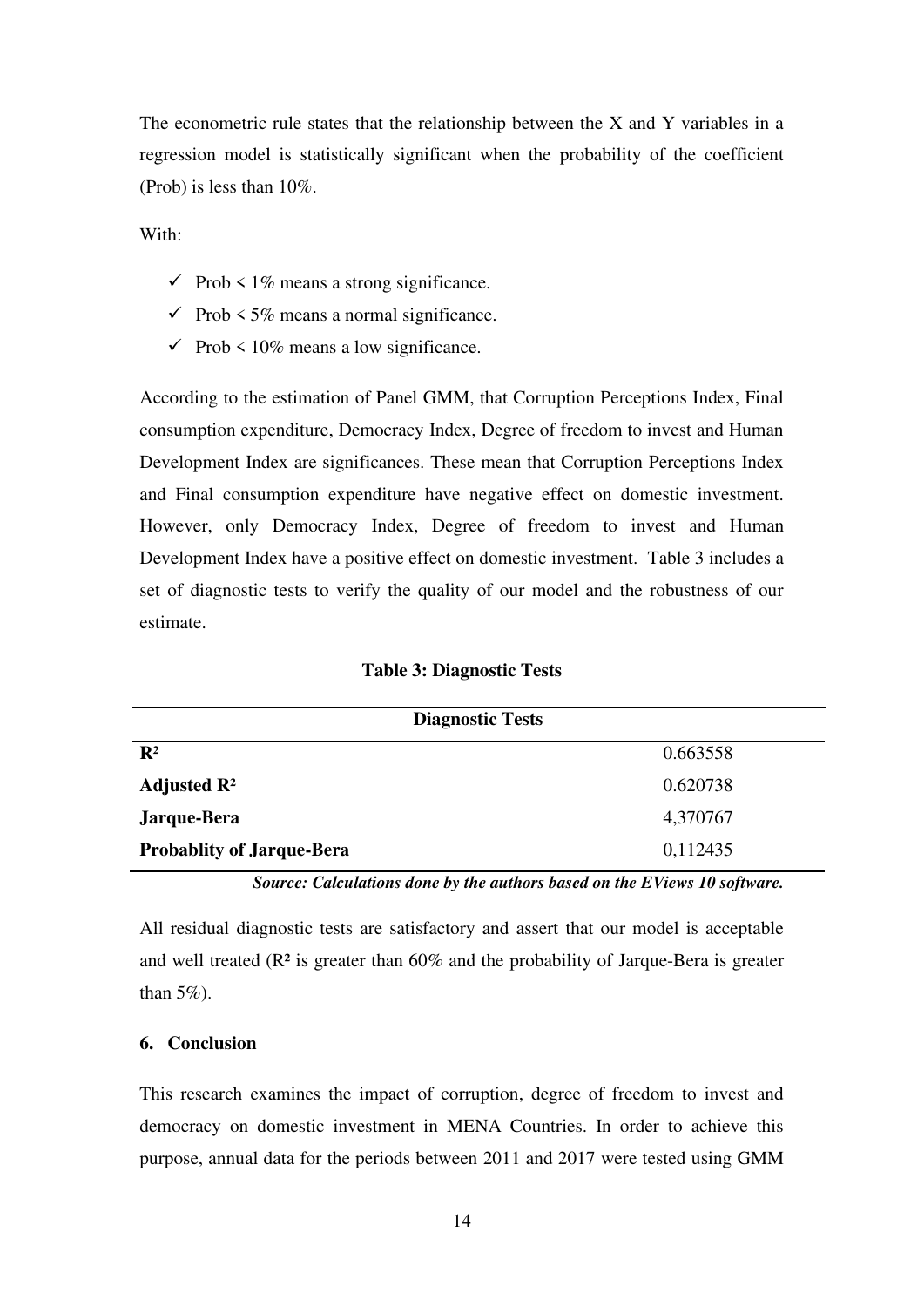model. Empirical results show that corruption has a negative effect on domestic investment, however, the degree of freedom to invest and democracy have a positive effect on domestic investment.

Indeed, corruption is a global scourge. Although its nature, degree and extent differ from one country to another, it is a phenomenon of concern to all countries: it affects the most developed countries, the least developed, the richest and the poorest. Likewise, corruption erodes community and investor confidence in the country. In general, corruption discourages investment, which hinders economic growth. In fact, empirical evidence indicates that corruption reduces investment. One of the main reasons corruption discourages investment is that it increases the cost of doing business, which reduces the profitability of the investments. In this context, and according to the OECD (2016), bribes and difficult and drawn-out negotiations increase transaction costs, thus increasing the costs of economic activity in general. Bribes and other illegal fees act as a "hidden tax", which increases the cost of the investment. Likewise, corruption often involves heavy bureaucracy with many steps, including unnecessary delays and procedures that increase the chances of collecting bribes.

Corruption affects all countries and undermines sustainable development. As indicated in the report, corruption can negatively affect the productivity of the private sector because it discourages investment. It also harms competition and entrepreneurship. Then, corruption can have negative effects on states' public revenues. Indeed, corruption undermines the ability of states to collect taxes. Finally, corruption can disrupt the decision-making process leading to public investment and thus can have negative effects on the state's public spending, particularly by limiting its efficiency. It should be borne in mind that corruption also affects other determinants of economic and social well-being, such as sustainable development, health, education and access to water.

The overall policy message in this article is very straightforward: reducing the level of corruption in a country will help domestic investment and ultimately help increase economic growth. There is still much work to be done in terms of the interaction between corruption and the accumulation of domestic investment and its impact on economic growth. One of the main contributions of this article is to emphasize the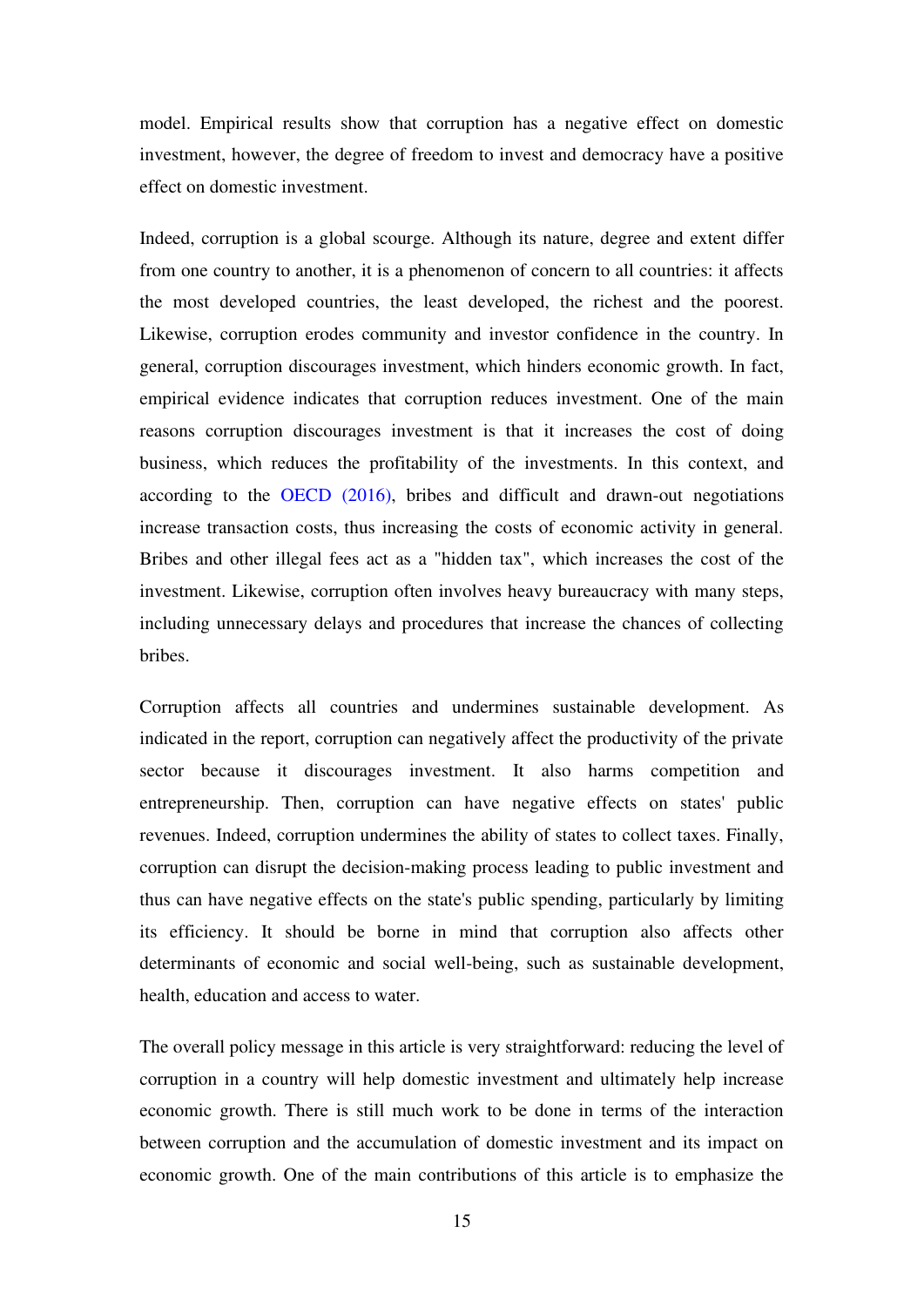importance of paying more careful attention to the direct link between corruptions rather than the direct link between corruption, governance, investment freedom and domestic investment.

## **References**

Acemoglu, D., Johnson, S., Robinson, J.A. and Yared, P. (2008). Income and Democracy. *American Economic Review,* 98 (3), pp. 808-842.

Alesina, A. and Perotti, R. (1996). Income Distribution, Political Instability and Investment. *European Economic Review*, 40, pp. 1203– 1228.

Alesina, A. and Tabellini, G. (1989). External Debt, capital Flight and Political Risk. *Journal of International Economics*, 27(3-4), pp. 199-220.

Aisen, A. and Veiga, F. J. (2013). How Does political Instability Affect Economic Growth? *European Journal of Political Economy*, 29(1), pp. 151-167.

Asiedu, E. and Freeman, J. (2009). The Effect of Corruption on Investment Growth: Evidence from Firms in Latin America, Sub-Saharan Africa and Transition Countries. *Review of Development Economics*, 13(2), pp. 200–214.

Azman-Saini, W.N, Baharumshah, A.Z, and Law, S.H. (2010). Foreign direct investment, economic freedom and economic growth: *International Evidence. Economic Modelling*, 27(5), pp. 1079-1089.

Bengoa, M. and Sanchez, R. (2003). FDI, economic freedom, and growth: New evidence from Latin America *European Journal of Political Economy*, 19, pp. 529- 545.

Caetano, J. and Caleiro, A. (2009). Economic Freedom and Foreign Direct Investment: How Different are the MENA Countries from the EU. *Scientific Research, iBusiness*, 1, pp. 65-74.

Campos, J. E., Lien, D., and Pradhan, S. (1999). The Impact of Corruption on Investment: Predictability Matters. *World Development*, 27 (6), pp. 1059-1067.

Clague, C., Keefer, P., Knack, S. and Olson, M. (1996). Property and Contract Rights in Autocracies and Democracies. *Journal of Economic Growth*, 1(2), pp. 243-276.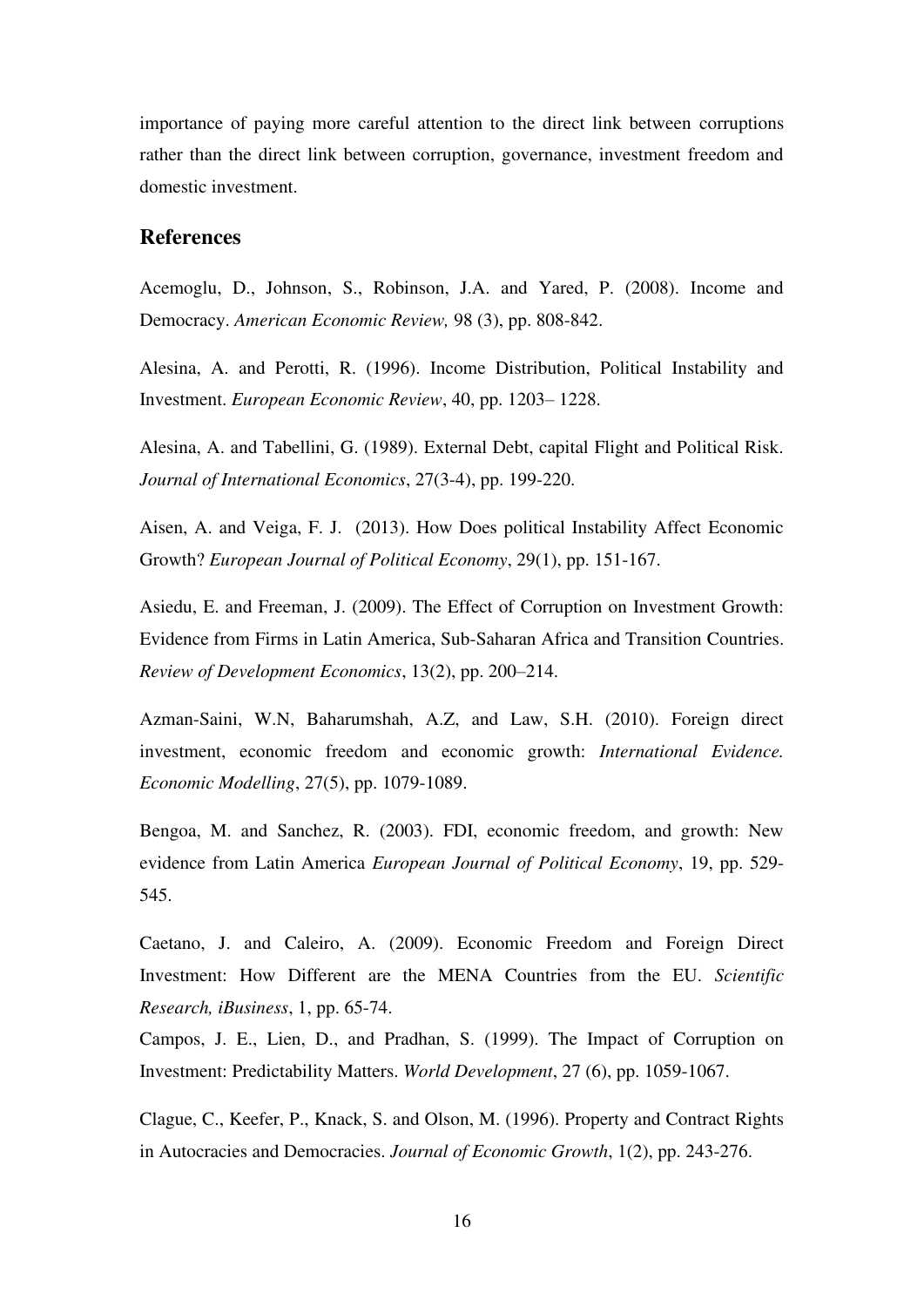Cukierman, A., Edwards, S. and Tabellini, G. (1992). Seignorage and Political Instability. *American Economic Review*, 82 (3), pp. 537-555.

Everhart, S.S., Vazquez, J.M. and McNab, R.M. (2009). Corruption, governance, investment and growth in emerging markets, *Applied Economics*, 41(13), pp. 1579- 1594.

Fosu, A.K. (1992). Political Instability and Economic Growth: Evidence from Sub-Saharan Africa. *Economic Development and Cultural Change*, 40, pp. 829-841.

Gastil, R.D. (1989). *Freedom in the World: Political Rights and Civil Liberties 1988- 1989,* New York: Freedom House.

Heriot, K.C. and Theis, J. (2008). Foreign Direct Investment and Economic Freedom: An Empirical Investigation. *Turner College of Business Columbus State University.*  [https://www.researchgate.net/profile/Kirk\\_Heriot/publication/265221683\\_Foreign\\_Di](https://www.researchgate.net/profile/Kirk_Heriot/publication/265221683_Foreign_Direct_Investment_and_Economic_Freedom_An_Empirical_Investigation/links/551455660cf2eda0df30d469.pdf) rect Investment and Economic Freedom An Empirical Investigation/links/551455 [660cf2eda0df30d469.pdf](https://www.researchgate.net/profile/Kirk_Heriot/publication/265221683_Foreign_Direct_Investment_and_Economic_Freedom_An_Empirical_Investigation/links/551455660cf2eda0df30d469.pdf)

Hossain, Md.S. (2016). Foreign Direct Investment, Economic Freedom and Economic Growth: Evidence from Developing Countries. *International Journal of Economics and Finance*, 8(11). pp. 200-214.

Imtiaz, S. and Bashir, M.F. (2017). Economic freedom and foreign direct investment in South Asian Countries. *Theoretical and Applied Economics,* 2(611), pp. 281-294. Kurzman, C., Werum, R. and Burkhart, R.E. (2002). Democracy's Effect on Economic Growth: a Pooled Time-Series Analysis, 1951-1980. *Studies in Comparative International Development*, 37(1), pp. 3-33.

Lambsdorff, J. (2003). How Corruption Affects Economic Development? *Kyklos*, Vol. 56 (4): 459-476.

Makrem, B.D. and Faycel, R. (2018). Démocratie, Stabilité Politique et Croissance Economique: Estimation à partir d'un Modèle en Panel Dynamique. *L'Actualité économique, Revue d'analyse économique*, 94(1), pp. 1-35.

Mauro, P. (1995). Corruption and Growth. *The Quarterly Journal of Economics*, 110(3), pp. 681-712.